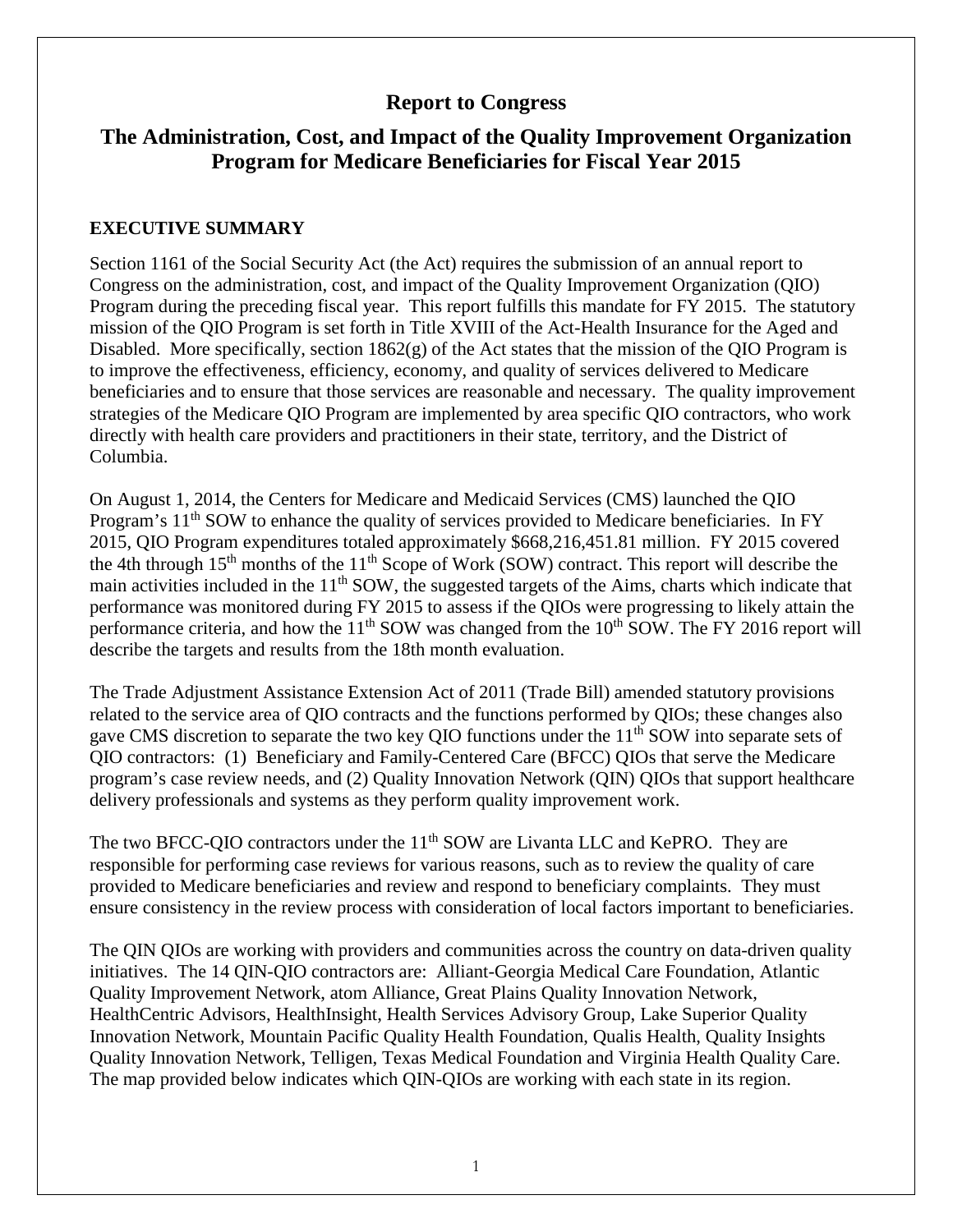

Specifically, each QIN-QIO works on strategic initiatives such as reducing healthcare associated infections, reducing readmissions and medication errors, working with nursing homes to improve care for residents, supporting clinical practices in using interoperable health information technology to enable the exchange of essential health information to improve the coordination of care, promoting prevention activities, reducing cardiac disease and diabetes, reducing health care disparities and improving patient and family engagement. QIN-QIOs also provide technical assistance for improvement in CMS value based purchasing programs, including the physician value based modifier program.

# **BACKGROUND**

The statutory provisions governing the QIO Program are in Part B of Title XI of the Act. Its statutory mission is set forth in Title XVIII of the Act-Health Insurance for the Aged and Disabled. Specifically, section  $1862(g)$  of the Act states that the mission of the QIO Program is to improve the effectiveness, efficiency, economy, and quality of services delivered to Medicare beneficiaries and to make sure that those services are reasonable and necessary. Part B of Title XI of the Act was amended by section 261 of the Trade Bill, which made several changes to the Secretary's contracting authority for QIOs beginning with contracts entered into or renewed after January 1, 2012. These changes include eligibility requirements for QIOs, the term of QIO contracts, the geographic area served by  $OIOs$  and updates to the functions performed by  $OIOs$  under their contracts. The contracts for the  $11<sup>th</sup>$ SOW are subject to the changes made by the Trade Bill.

## **I. PROGRAM ADMINISTRATION**

### **Description of Quality Improvement Organization Contracts**

By law, the mission of the QIO Program is to improve the effectiveness, efficiency, and quality of services delivered to Medicare beneficiaries. Based on this statutory requirement, and CMS' program experience, CMS identified the core functions of the QIO Program as: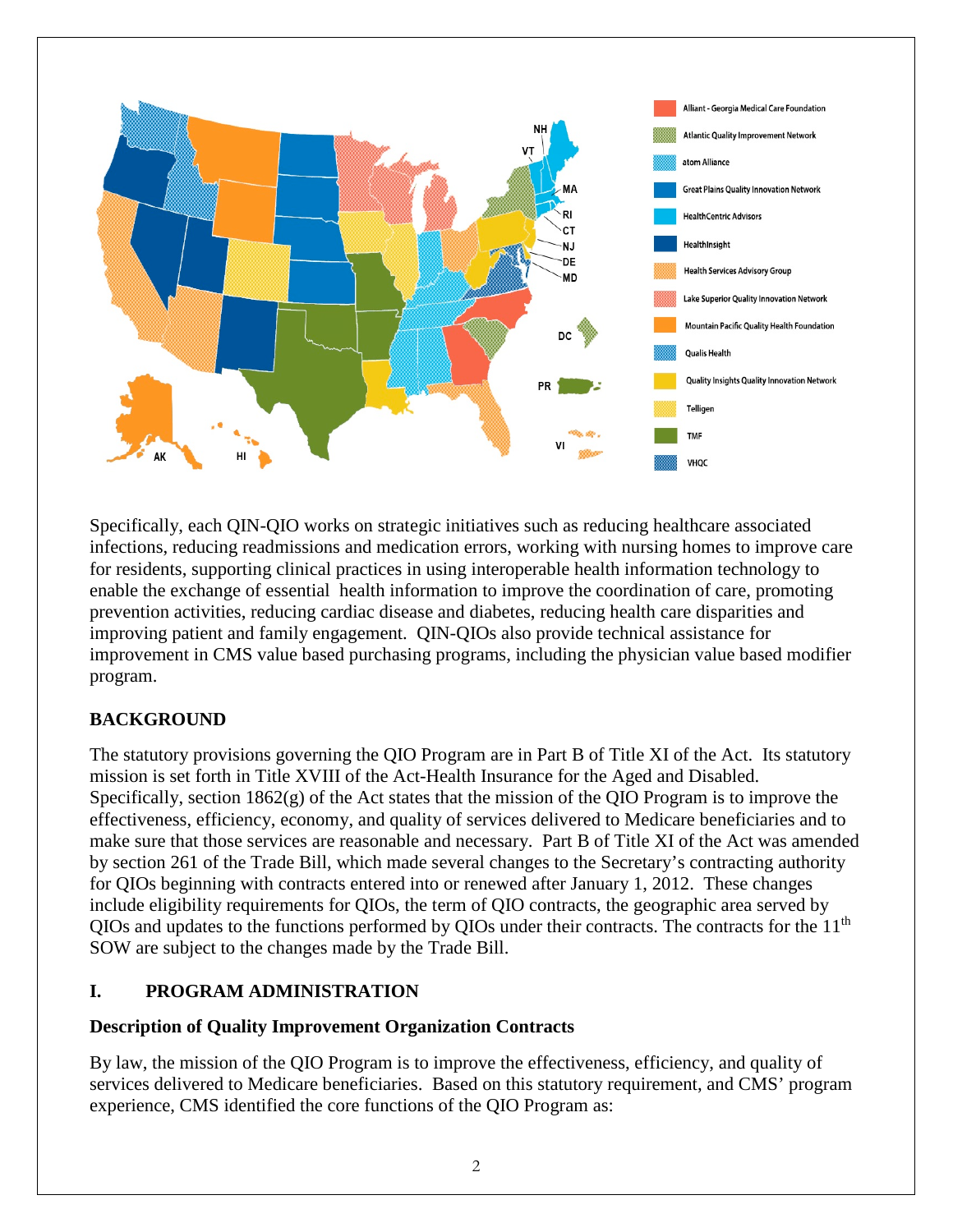- Improving quality of care for beneficiaries;
- Protecting the integrity of the Medicare Trust Fund by ensuring that Medicare pays only for services and goods that are reasonable and necessary and are provided in the most appropriate setting; and
- Protecting beneficiaries by expeditiously addressing: individual complaints; provider-based notice appeals; violations of the EMTALA; and other related responsibilities in QIO law.

The QIOs are now known as Quality Innovation Network (QIN)-QIOs and Beneficiary and Family-Centered Care (BFCC)-QIOs, depending on the QIO functions that they perform. QIOs are private, mostly not-for-profit organizations staffed by doctors and other health care professionals trained to review medical care and help beneficiaries with complaints about the quality of care and to implement improvements in the quality of care available throughout the spectrum of care.

# **QIOs Interacting with Health Care Providers and Practitioners**

QIOs worked with and provide technical assistance to health care practitioners and providers such as physicians, hospitals [including Critical Access Hospitals (CAHs)], nursing homes, and home health agencies. QIOs also work with practitioners, providers, beneficiaries, partners, and other stakeholders to improve the quality of health care provided to beneficiaries through a variety of health care delivery systems and address beneficiary complaints regarding quality of care. For instance, a process called immediate advocacy involves direct communication between QIOs and beneficiaries. Through this process, QIO staff work with providers to resolve miscommunication or other concerns voiced by the beneficiary or a family member. QIOs analyze data and beneficiary records to identify areas of improvements in care and ensure beneficiaries' voices are heard by addressing individual complaints and bringing their perspective into the improvement process.

Any provider or practitioner who treats Medicare beneficiaries and is paid under Title XVIII of the Social Security Act may have received technical assistance from a QIO and may be subject to review by the QIO. Interaction comes in a variety of forms including direct intensive QIO assistance, occasional contact with the QIO at professional meetings, visits to the QIO website, and/or QIO record reviews.

# **II. PROGRAM COST**

Under federal budget rules, the QIO Program is defined as mandatory spending rather than discretionary spending because QIO costs are financed directly from the Medicare Trust Fund and are not subject to the annual appropriations process. QIO costs are subject to the apportionment process administered through OMB. In FY 2015, QIO Program expenditures totaled \$668,216,451.81.

# **III. PROGRAM IMPACT**

The QIO Program impacts Medicare beneficiaries at the individual level and the beneficiary population as a whole. In FY 2015, over 55.8 million persons were covered by Medicare. Virtually all citizens 65 and older - 98.1 percent of the older adult population of the U.S., Puerto Rico, Washington D. C. and U. S. Territories are Medicare beneficiaries. There are 9.1 million people with disabilities enrolled as part of the 55.8 million persons currently on Medicare.<sup>[1](#page-2-0)</sup> A significant portion of the

<span id="page-2-0"></span> $\overline{a}$ 1 CMS, U.S. Department of Health and Human Services. CMS Office of Information Products and Data Analytics CMS Pub. No 03540. August 2015.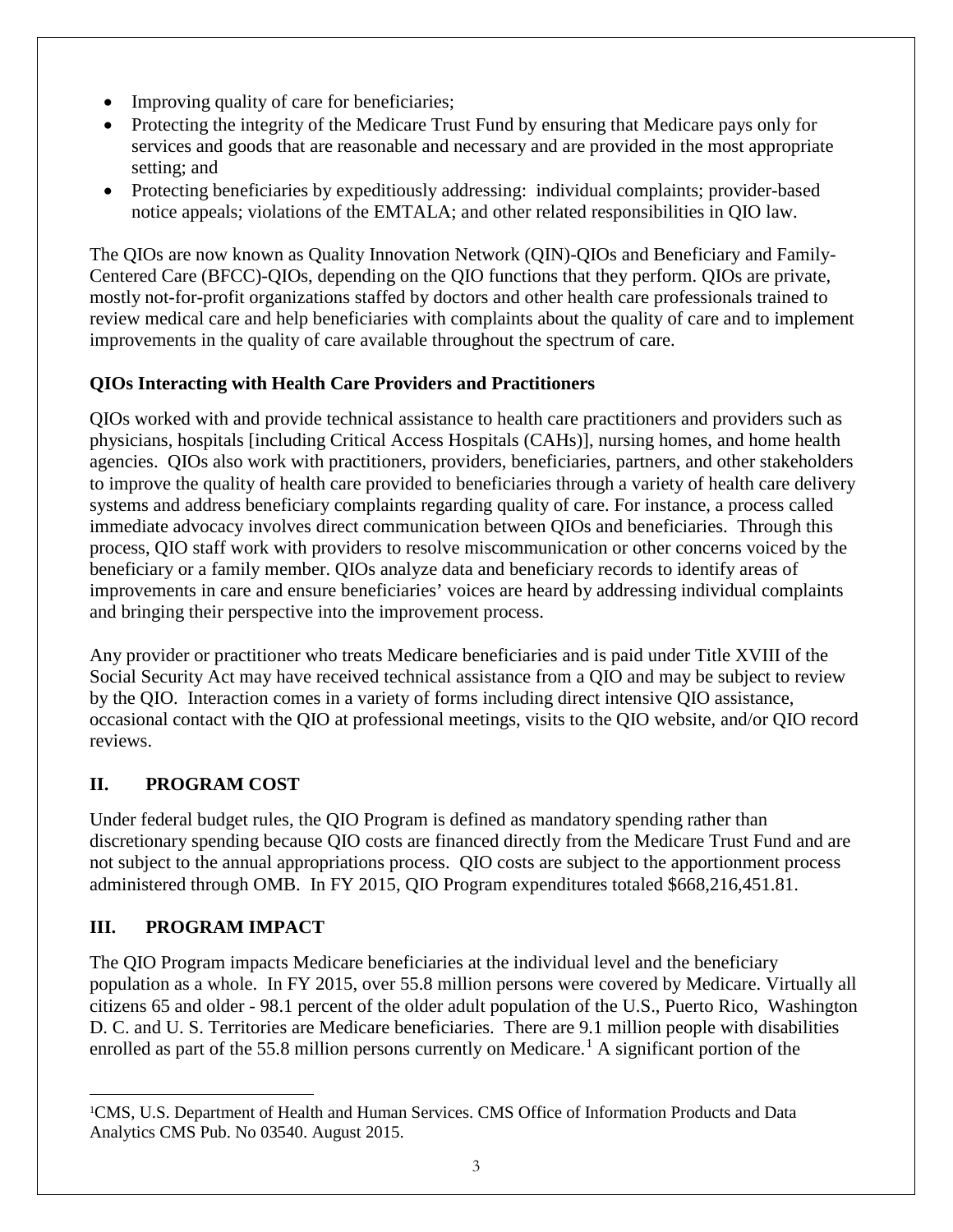nation's population (14.7 percent of the nation's population are Medicare beneficiaries) receive important health care improvements as a result of QIO activity.

The sections below provide information about QIO accomplishments and the impact on beneficiaries during the  $4<sup>th</sup>$  through 15<sup>th</sup> months of the period of performance of the 11<sup>th</sup> SOW. This period began in November of 2014 and ends with October of 2015. Some tasks have reported  $12<sup>th</sup>$  month monitoring results in this report, others were not monitored at the  $12<sup>th</sup>$  month.

### **Aim Requirements and Measures**

The 11<sup>th</sup> SOW is based upon two core functions: quality improvement and case review. Each of the functions target quality measures that provide accountability to QIOs that support CMS in its effort to seek to improve beneficiary and family experiences within the health care system. The separate QIOs (i.e., QIN-QIOs and BFCC-QIOs) have separate contracts based on their respective functions.

### **Beneficiary and Family Centered Care**

The BFCC-QIO program focused on QIO statutorily mandated case review activities, as well as on interventions to promote responsiveness to beneficiary and family needs; providing opportunities for listening to and addressing beneficiary and family concerns; providing resources for beneficiaries and caregivers in decision making; and using information gathered from individual experiences to improve Medicare's entire system of health care. Beneficiary-generated concerns provide an excellent opportunity to explore root causes of adverse health care outcomes, develop alternative approaches to improving care, and to improve beneficiary/family experiences within the health care system. Beneficiary and family engagement and activation efforts are needed to produce the best possible outcomes of care. These QIO beneficiary and family-centered efforts align with the National Quality Strategy, which encourages patient and family engagement.

Case review types include Quality of Care Reviews, Emergency Medical Treatment and Labor Act (EMTALA) Reviews, reviews of provider discharge/termination of service decisions and denials of hospital admissions, Higher-Weighted Diagnosis Related Group (DRG) Reviews and other review types. The QIO Manual includes discussion of the various case review types and provides additional detail and guidance on QIO responsibilities for the reviews.

The BFCC-QIO Program was restructured from individual QIO contractors in each of the 53 states and U.S. territories, to five BFCC regional contracts covering the geographic areas. This reorganization was implemented in an effort to promote greater standardization, to facilitate the effective and efficient delivery of care, and to improve the quality of care for Medicare beneficiaries. Two QIOs were awarded these five BFCC regional contracts.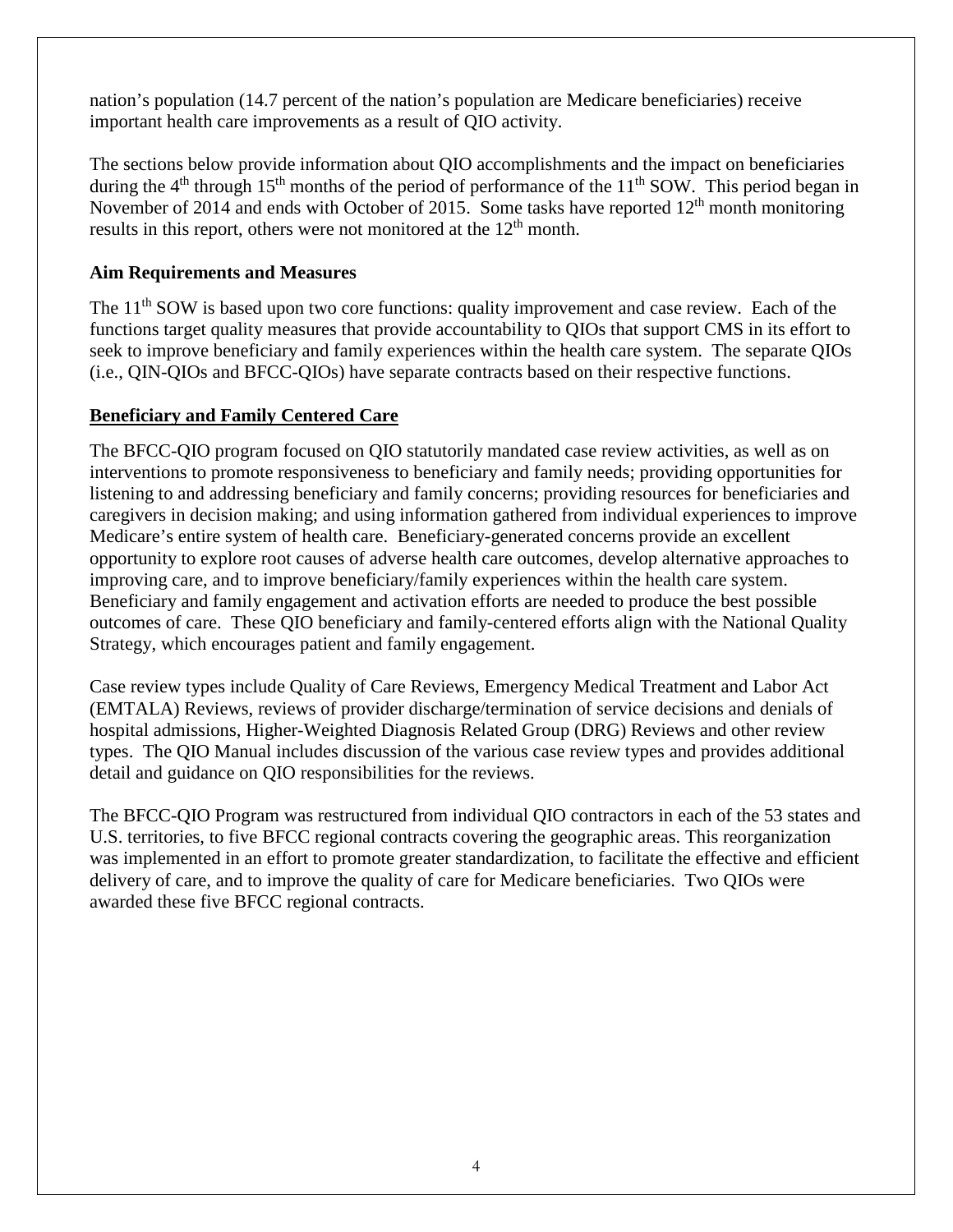

The chart below depicts the summary of BFCC-QIO Program performance on three timeliness measures for the  $12<sup>th</sup>$  month reporting period of the contract.

| <b>Measures</b>                                                        | <b>Targets</b> | <b>Results</b> |
|------------------------------------------------------------------------|----------------|----------------|
| Timeliness of Beneficiary Complaints and Other Quality of Care Reviews | 90%            | 95.8%          |
| Timeliness of Discharge/Service Termination Reviews                    | 95%            | 96.8%          |
| Timeliness of EMTALA and HWDRG Reviews                                 | 90%            | 98.2%          |

The results of the timeliness analysis reveal that the trend of BFCC performance on each timeliness measure exceeded Year 1 target requirements. All three measures achieved results greater than 95 percent. The overall rate for timeliness is 97.1 percent.

QIO-QIN Quality Improvement Aims

## **Aim B – Healthy People, Health Communities: Improving the Health Status of Communities**

Healthy People, Healthy Communities: Improving the Health Status of Communities, includes tasks that promote effective prevention and treatment of chronic disease for Medicare beneficiaries. Health IT is also promoted. Three tasks included in the Aim are:

## **Task B.1: Improving Cardiac Health and Reducing Cardiac Healthcare Disparities**

Task B.1 supports the Million Hearts initiative's goal to prevent one million heart attacks and strokes. The goal will be accomplished by working with clinical participants, Medicare beneficiaries, partners, and stakeholders to spread the implementation of evidence-based practices to promote: use of Aspirin therapy when appropriate; Blood pressure (BP) control; Cholesterol management; and Smoking/tobacco use assessment and cessation counseling. Physicians and other eligible professionals will be recruited to promote reporting through the Physician Quality Reporting System (PQRS) Program. Racial and ethnic minority beneficiaries and clinicians who serve them are included in the target populations for the task. Blood pressure control is the priority focus for the work and the QIN QIOs are promoting the use of blood pressure protocols to achieve this goal.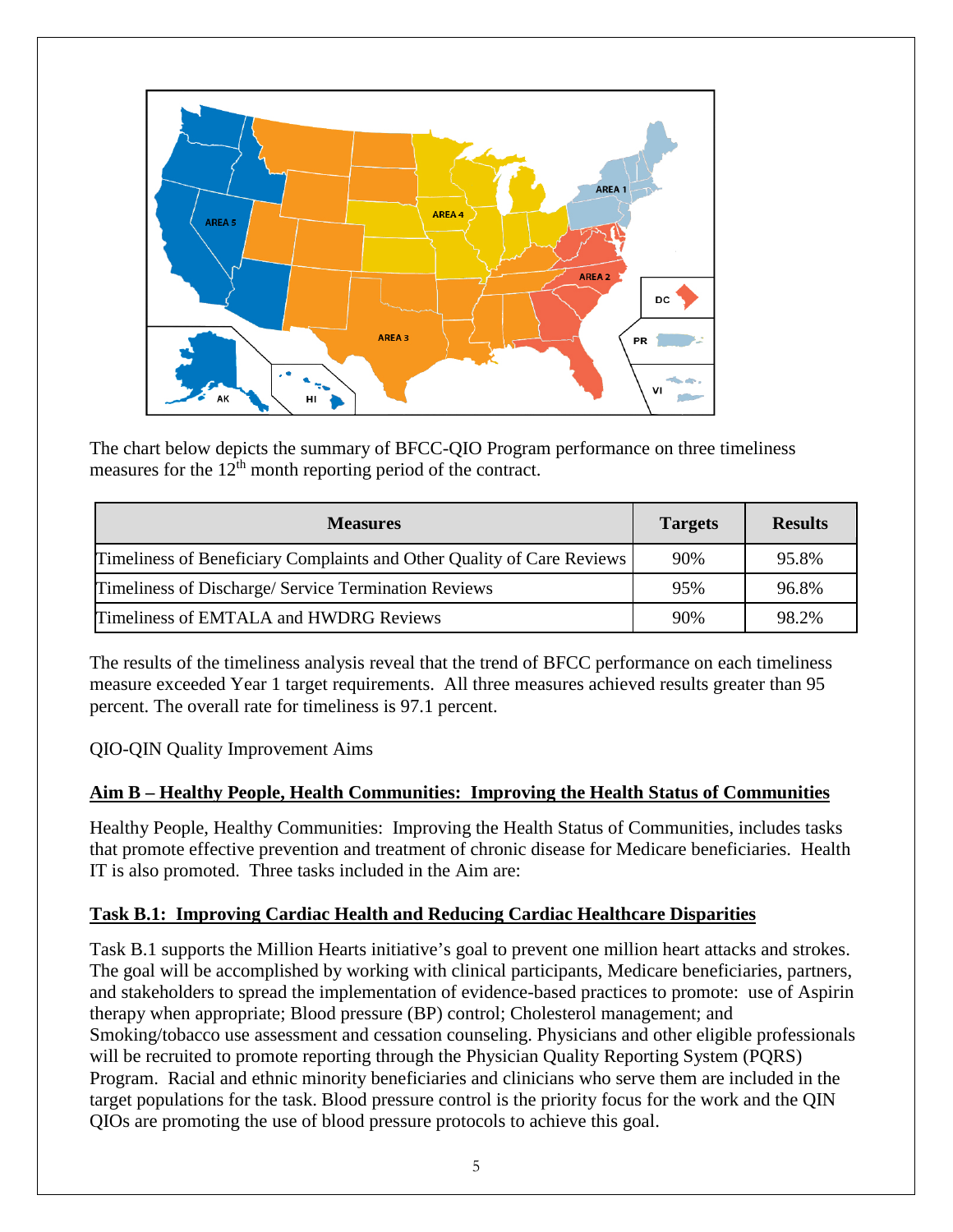| Recruitment and Participation in the QIN QIO Task B.1<br><b>Efforts</b> | <b>Target</b> | <b>Q5</b> Results |
|-------------------------------------------------------------------------|---------------|-------------------|
| <b>Total Clinical Participants</b>                                      | 4,651         | 7,880             |
| <b>PORS</b> Reporting                                                   | 1,327         | 3,006             |
| Home Health Agencies (HHA) Participating                                | 1,740         | 2,027             |
| <b>Other Clinical Participants</b>                                      | 1,584         | 2,825             |
| Partners/Stakeholders Participating                                     | 646           | 913               |
| Blood Pressure (BP) Protocol Use by all Clinical Participants           | 766           | 2,389             |
| Total #Patients Impacted                                                | 1,568,679     | 2,029,371         |
| Total # Patients Impacted by BP Protocol-driven care*                   | 495,703       | 641,281           |

Below are results for Task B.1 through October 31, 2015, which is Quarter 5 (Q5) of the Contract:

\*Based on the latest (2013-2014) prevalence of hypertension (HTN) at 31.6%, the estimated patient impact number related to BP protocoldriven care  $= 641,281$  for Q5

# **Task B.2: Reducing Disparities in Diabetes Care: Everyone with Diabetes Counts (EDC)**

The goal of EDC is to improve health equity by improving health literacy and quality of care among Medicare and Dually Eligible beneficiaries with pre-diabetes and diabetes through knowledge empowerment, enabling them to become active participants in their care (person centered care/ person/patient engagement). The target populations are minority/medically underserved and rural beneficiaries. EDC will engage both beneficiaries and health care providers to: decrease the disparity in diabetes care by improving testing for: HbA1c, Lipids; Eye Exams; Foot Exams; as well as improve Blood Pressure control and Weight control. Additionally, the focus is to facilitate the development of sustainable diabetes education resources in targeted communities by engaging public/private agency/organization partnerships at the community level, state level, and national level.

The chart below identifies the  $12<sup>th</sup>$  month preliminary results of the task for all applicable QIN QIOs of Task B.2.

| Measures: 11 <sup>th</sup> SOW Task B.2/Everyone with Diabetes<br><b>Counts (EDC)</b>              | <b>National Targets</b><br>through Q5, Oct.<br>31, 2015 | <b>Results through</b><br>Q5,<br>Oct. 31, 2015 |
|----------------------------------------------------------------------------------------------------|---------------------------------------------------------|------------------------------------------------|
| Percentage of Physician Practices Recruited to Participate<br>in EDC                               | 30%                                                     | 53.7%                                          |
| Percentage of New Medicare Beneficiaries Completing<br>Diabetes Self Management Education (DSME)   | 13%                                                     | $9.0\%$                                        |
| Percentage of Clinical Outcome Data Obtained by QINs<br>for Medicare Beneficiaries Completing DSME | 2%                                                      | 15.1%                                          |

## **Task B.4: Improving Prevention Coordination through Meaningful Use of Health IT and Collaborating with Regional Extension Centers (RECs).**

The purpose of this task is for the QIN/QIOs to leverage the capabilities of their recruited health care providers across the country as they work to collect, track and report data, through use of automated tools, such as certified electronic health records and registries, for data extraction, prevention and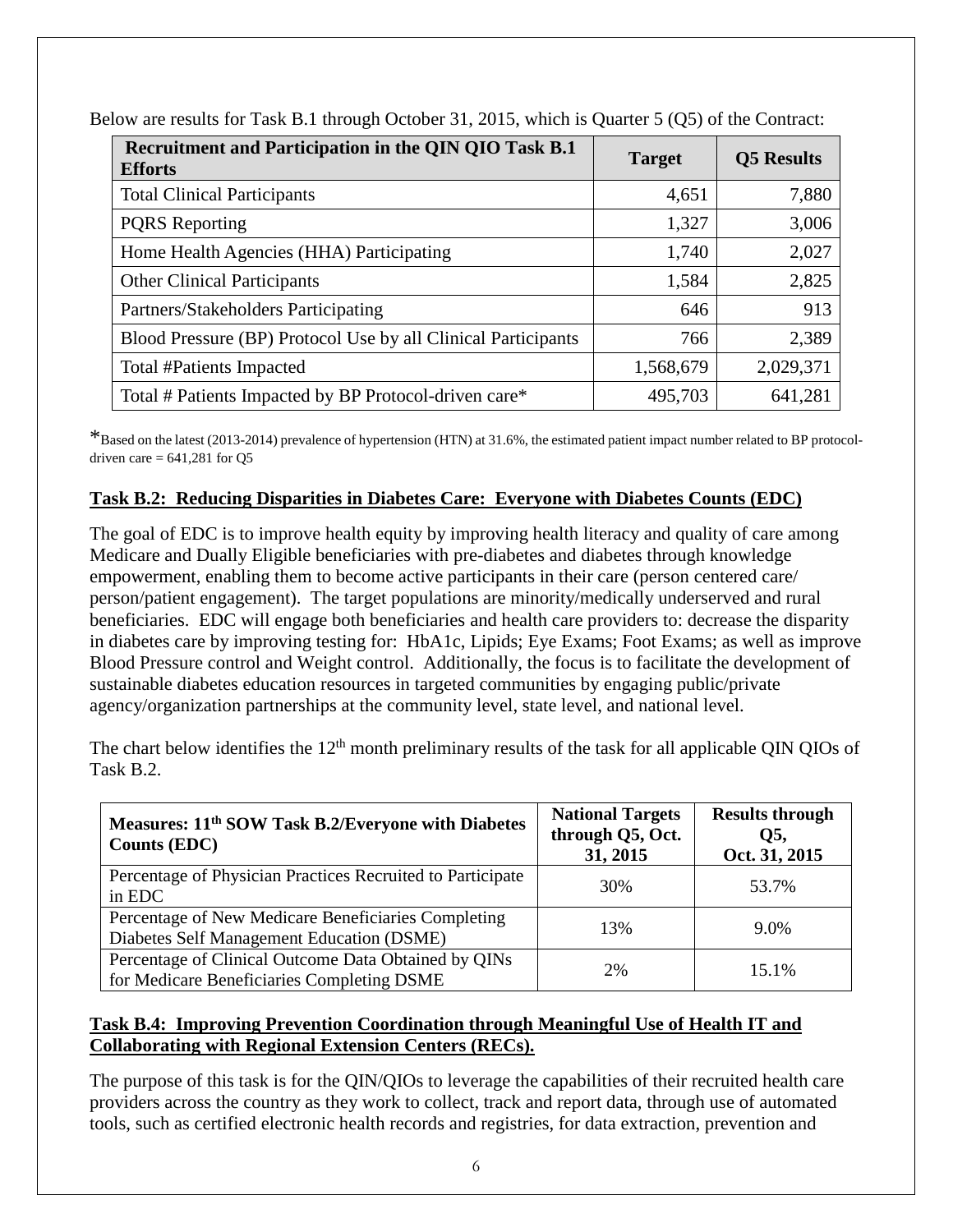quality improvement as established by the Meaningful Use program.

# **Key Goals**

- Transform clinical practices, hospitals and critical access hospitals
- Promote interoperability & exchange of clinical information through health information exchanges.
- Increase provider screenings and delivery of preventive services i.e. cardiac, diabetes, immunizations and cancer etc.
- Improve access to care and care coordination while identifying and reducing disparities

Below are the  $12<sup>th</sup>$  month measures for Task B.4.

| <b>B.4.Task Order</b>                                                                                      | <b>Measure</b>                                                                                                                   | Criteria for 12 <sup>th</sup><br><b>Month Evaluation</b><br><b>Period</b><br>Aug. 2014–July 2015 | <b>Results</b> |
|------------------------------------------------------------------------------------------------------------|----------------------------------------------------------------------------------------------------------------------------------|--------------------------------------------------------------------------------------------------|----------------|
| Recruitment                                                                                                | % of recruited Eligible Providers,<br><b>Hospitals and Critical Access</b><br>Hospitals with signed agreements                   | 10% of agreed upon<br>recruitment numbers                                                        | 100% Met       |
| <b>Provider Technical</b><br>Assistance                                                                    | % of recruited Eligible Providers,<br><b>Hospitals and Critical Access</b><br>Hospitals receiving TA                             | 10% of agreed upon<br>recruitment numbers                                                        | 100% Met       |
| <b>Educational Sessions</b><br>(attending Learning and<br><b>Action Network</b><br>trainings and meetings) | % of recruited Eligible Providers,<br><b>Hospitals and Critical Access</b><br>Hospitals attending Educational<br><b>Sessions</b> | 25% of agreed upon<br>recruitment numbers                                                        | 100% Met       |

### **Aim C – Better Healthcare for Communities: Beneficiary-Centered, Reliable, Accessible and Safe Care**

Better Healthcare for Communities includes initiatives to improve safety and care across the care continuum. Initiatives build upon the aims of the national quality strategy. Tasks included are:

## **Task C.1 - Reducing Healthcare-Associated Infections in Hospitals (HAIs)**

CMS is working with QIN-QIOs in efforts to make health care safer and more affordable through the reduction and prevention of Healthcare-Associated Infections (HAIs) in the acute care setting. Reducing and preventing HAIs not only helps to improve quality of patient care and can make care more affordable, but it also helps save lives. QIN-QIOs are working towards HAI goals as outlined in the HHS HAI National Action Plan. During the FY 2015 period, the QIN-QIOs collaborated with other public and private organizations, (i.e., Agency for Healthcare Research and Quality's (AHRQ) Comprehensive Unit-based Safety Program (CUSP); the Centers for Disease Control and Prevention (CDC)) sponsored state based HAI initiatives; and the work of CMS' Partnership for Patients on programmatic initiatives. This work is intended to decrease HAI Standardized Infection Ratios (SIRs) nationally by demonstrating significant, quantitative and measurable reductions in hospital acute care settings for Medicare beneficiaries and prevent the occurrence of HAIs in hospitals using evidence-based HAI prevention strategies.

The chart below addresses the  $12<sup>th</sup>$  month measures for Task C.1.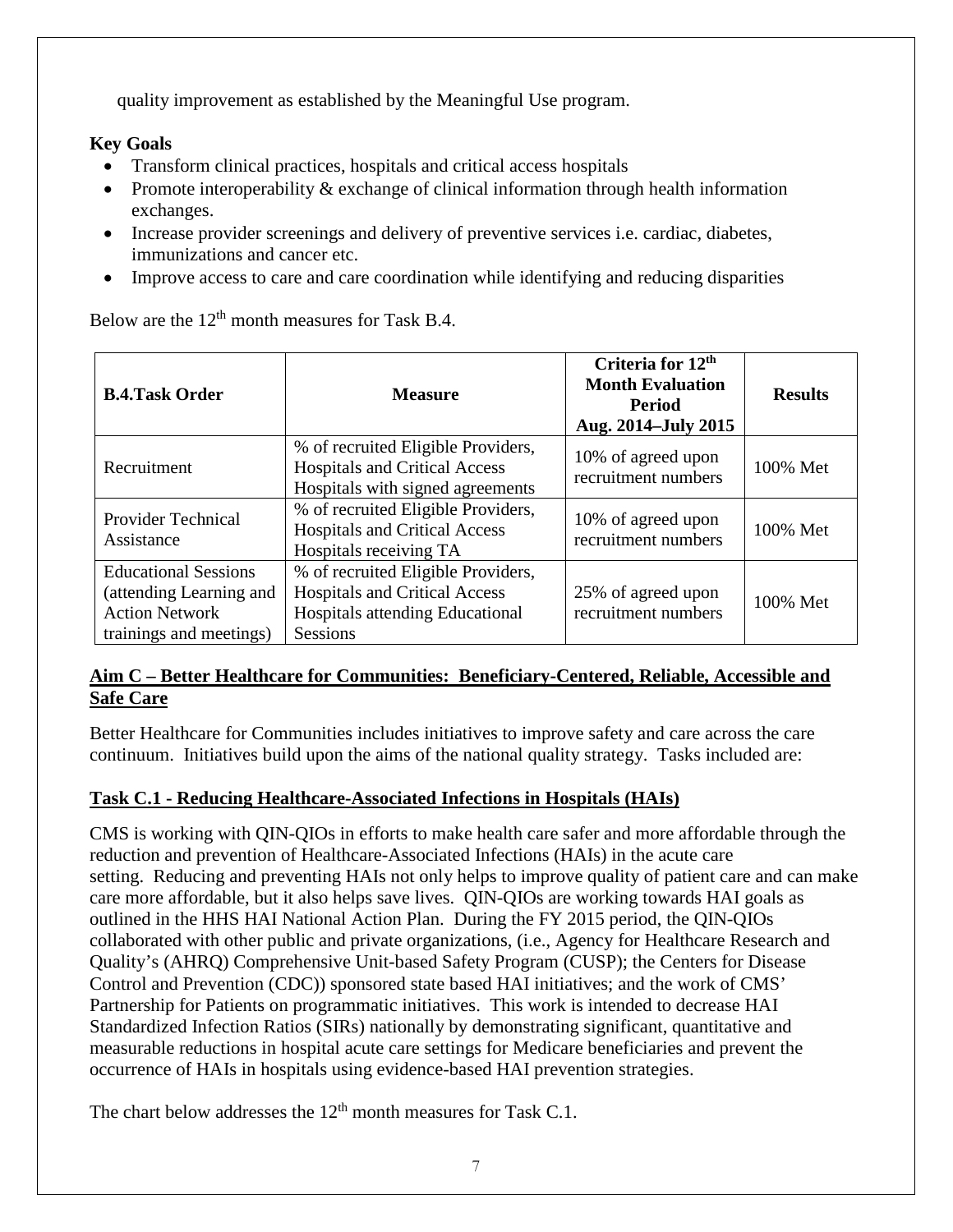\*\* Note: There is no 12<sup>th</sup> month evaluation for this task, as QIN-QIOs continue to recruit and collect data for this task. The first evaluation for this task is in July 2016.

| <b>Measures</b>                                | <b>Targets</b> | <b>Results</b> |
|------------------------------------------------|----------------|----------------|
| C.1-1 CLABSI Standardized Infection Ratio      | Not Applicable | Not Applicable |
| C.1-2 CAUTI Standardized Infection Ratio (SIR) | Not Applicable | Not Applicable |
| C.1-3 Urinary Catheter Utilization Rate        | Not Applicable | Not Applicable |
| C.1-4 CDI Standardized Infection Ratio (SIR)   | Not Applicable | Not Applicable |
| C.1-5 Recruitment                              | Not Applicable | Not Applicable |

By July 31, 2015, 96% of QIN-QIO targeted hospitals (848 hospitals out of 882 hospitals) had been recruited for HAI work.

## **Aim C.2 - Reduce Healthcare Acquired Conditions in Nursing Homes**

The 11<sup>th</sup> SOW C.2 Reducing Healthcare-Acquired Conditions in Nursing Homes Task Order aims to improve the quality of care and quality of life received by beneficiaries residing in nursing homes. The activities associated with this task include:

- Recruiting at least 75% of nursing homes within each state and in two territories with a CMS Certification Number (CCN) and star-status into the  $11<sup>th</sup>$  SOW National Nursing Home Quality Care Collaboratives (NNHQCC) I and/or II. By April 1, 2017, this will represent approximately 11,000 of the 15,600 nursing homes with a CCN.
- Increasing the participation of low-performing nursing homes to 75% of low-performing (identified by a One-Star status) nursing homes within each state and two territories with a CMS Certification Number (CCN) to participate in the NNHQCC, Collaborative I and/or II. By April 1, 2017, this will represent approximately 1,449 of the approximately 1,900 1-star homes before the re-basing of the Medicare.gov 5-Star system in February 2015.
- Continuing of the use of the Quality Measure Composite Score as a means to measure the success of both Collaboratives I and II, and expanding the use of the Composite Score to identify progress in individual nursing homes and individual QIN-QIOs.
- Continuing the alignment of the QIN-QIO with the Partnership to Improve Dementia Care effort to drive-down the inappropriate use of antipsychotic medications in Medicare beneficiaries in long-stay facilities.
- Increasing mobility among long-stay residents; a measure is under development.

The table below identifies the evaluation measures and targets for 11<sup>th</sup> SOW C2 Nursing Home (NH) Task Order at the start of the 11<sup>th</sup> SOW and those results that were available during FY2015.

| <b>Measures</b>                 | <b>Targets</b>                                                                                    | <b>Target Dates</b> | <b>Results</b>                                            |
|---------------------------------|---------------------------------------------------------------------------------------------------|---------------------|-----------------------------------------------------------|
| Antipsychotic medication<br>Use | 3% reduction in<br>percentage of long-stay<br>residents who received<br>antipsychotic medications | 7/2016              | Not Available for 12-month<br>Time-Period: 7/2015-7/2016. |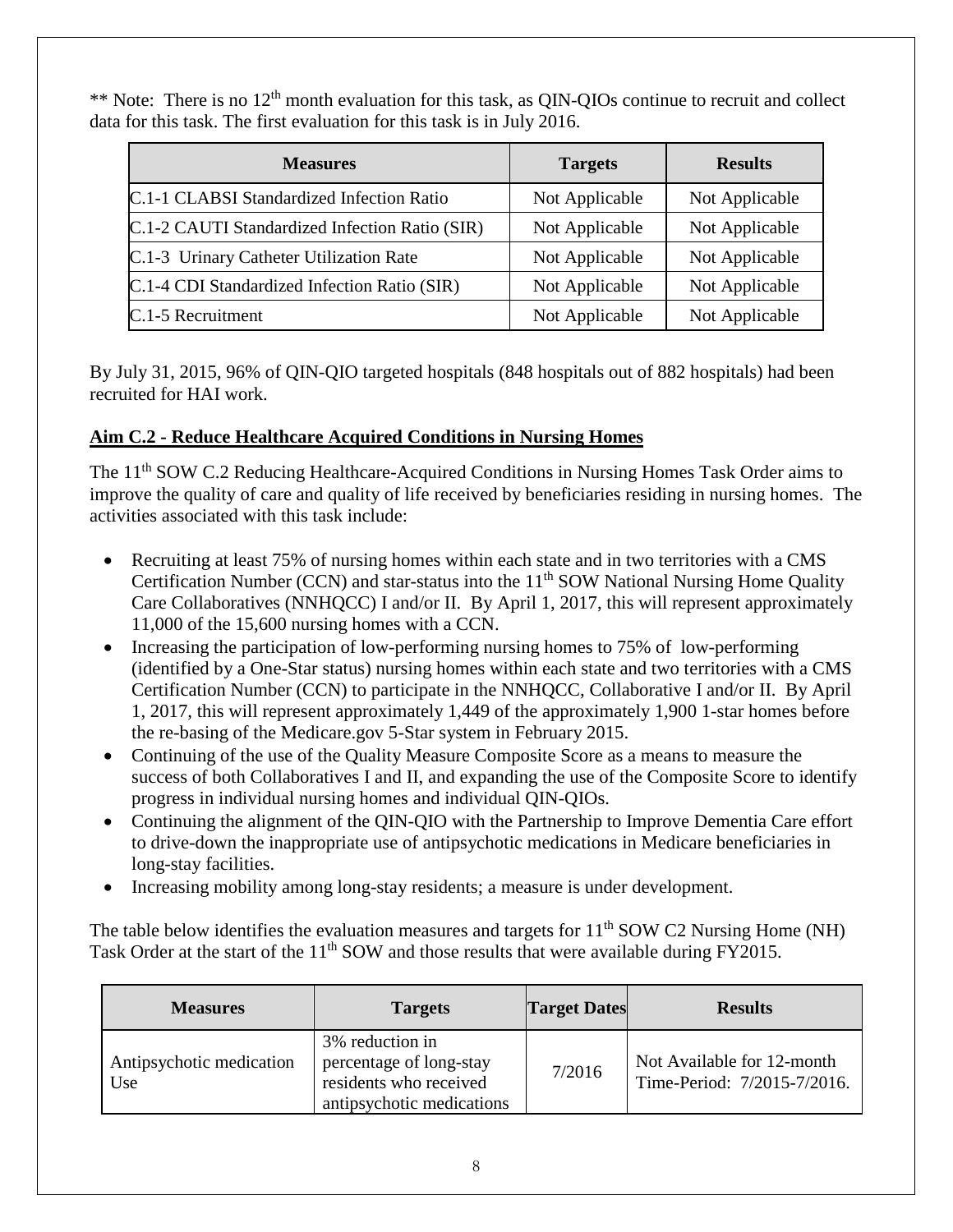| Recruitment of One-Star<br>Nursing Homes (NHs) for<br>Collaborative I                | $\geq$ 35% of One-Star NHs                                  | 3/31/2015                 | $72.1\%$ .                                                      |
|--------------------------------------------------------------------------------------|-------------------------------------------------------------|---------------------------|-----------------------------------------------------------------|
| Achieve Recruitment<br>Target Number (RTN) for<br>Collaborative I                    | $\geq$ 35% of RTN                                           | 3/31/2015                 | 56.2%                                                           |
| <b>Quality Measure</b><br><b>Composite Score</b>                                     | $\geq$ 15% of RTN achieve<br>score of $6.00$                | 7/2016                    | Not Available for 12-month<br>evaluation Time Period:<br>7/2015 |
| <b>Recruitment Target</b><br>Number for Collaborative<br>I and II                    | 100% of RTN                                                 | 3/31/2017                 | Not Available for 12-month<br><b>Time Period</b>                |
| <b>Recruitment of One-Star</b><br>Nursing Homes (NHs) for<br>Collaboratives I and II | 100% of One-Star NHs                                        | 3/31/2017                 | Not Available for 12-month<br><b>Time Period</b>                |
| Increase Mobility among<br>long-stay residents                                       | Percent of long-stay<br>residents with improved<br>mobility | To Be<br><b>Developed</b> | <b>To Be Developed</b>                                          |

## **Task C.3 – Coordination of Care**

The focus of the C.3 task is to promote effective communication and coordination of care through a quality improvement framework that focuses on community organizing and a population based strategy.

QIN-QIOs are working with existing community-based efforts and recruiting and engaging community coalitions that focus on improving care coordination for Medicare Fee-For-Service (FFS) beneficiaries. This includes recruiting and engaging providers across all care settings (such as acute and post-acute settings), and other community stakeholders to identify and target interventions at the causes of poor care coordination. Recruitment for this task occurred in 3 Cohorts: Cohort A (August 1, 2014 through December 31, 2014), Cohort B (January 1, 2015 through December 31, 2015) and Cohort C (January 1, 2016 through December 31, 2016).

In addition, QIN-QIOs are specifically targeting interventions related to vulnerable populations such as individuals with multiple chronic conditions who take multiple medications, behavioral health issues, socioeconomic issues, individuals dually enrolled in Medicare and Medicaid, and individuals with Alzheimer's and other dementia disorders.

The chart below lists the evaluation measures for Task C.3. Please note that there is no  $12<sup>th</sup>$  month evaluation for Task C.3 because QIN-QIOs continue to recruit and define their communities.

| <b>Measures</b>                        |                                                                                                                                                                         |  |
|----------------------------------------|-------------------------------------------------------------------------------------------------------------------------------------------------------------------------|--|
| $C.3-1$ : Interventions<br>Implemented | Percentage of interventions implemented (for a minimum of 6<br>months) that show improvement (for a minimum of 5<br>interventions across the state/territory annually). |  |
| C.3-2: 30-day Readmissions             | Rate of 30-day readmissions per 1,000 FFS beneficiaries in<br>$\text{cohort}(s)$ .                                                                                      |  |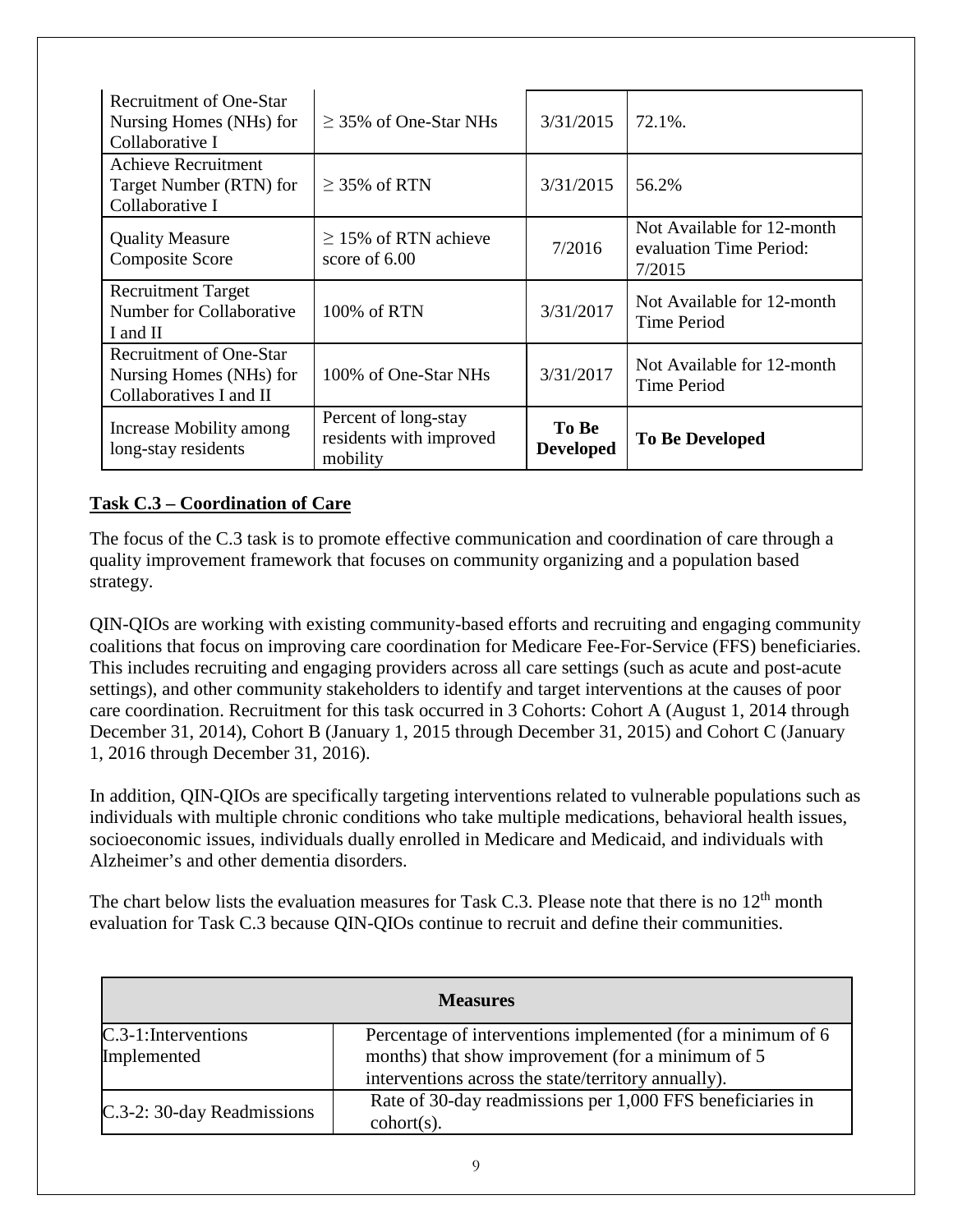| C.3-3: Admissions           | Rate of admissions per 1,000 FFS beneficiaries in cohort(s).                                                                                             |
|-----------------------------|----------------------------------------------------------------------------------------------------------------------------------------------------------|
| C.3-4: State/territory-wide | Rate of state/territory-wide readmissions per 1,000 FFS                                                                                                  |
| Readmissions                | beneficiaries.                                                                                                                                           |
| C.3-5:State/territory-wide  | Rate of state/territory-wide admissions per 1,000 FFS                                                                                                    |
| Admissions                  | beneficiaries.                                                                                                                                           |
| C.3-7:Community Tenure      | Community tenure in state/territory-wide coalition. "Community<br>tenure" is defined as the number of days beneficiaries spend in<br>their home setting. |

### **Aim C.3.6 - Medication Safety and Adverse Drug Event Prevention**

In the 11<sup>th</sup> SOW QIN-QIOs were tasked with improving medication safety and reducing adverse drug events (Task C.3.6). QIN-QIOs are required to recruit providers and practitioners and pharmacies that provide care for Medicare beneficiaries that are at high risk for an adverse drug event. Medicare beneficiaries that were identified to be at high risk are beneficiaries taking three or more medications and a high risk medication, referenced in the HHS National Action Plan for adverse drug event prevention as opioids, diabetic agents, and anticoagulants. QIN-QIOs are working to implement or identify tools to track and increase surveillance of adverse drug events to help prevent them, improve medication safety by providing evidence-based clinical information and best practices, and increase medication safety across the community as an integrated part of care transitions efforts.

Specific goals under Task C.3.6 are to improve care coordination and reduce adverse drug events for beneficiaries that are at high risk for an adverse drug event.

There is no 12<sup>th</sup> month evaluation for this Task C.3.6, because QIN-QIOs continue to recruit and collect data for this task. The first evaluation for this task is in July 2017.

### **Task D.1 - Quality Improvement through Value-Based Payment, Quality Reporting, and the Physician Feedback Reporting Program**

CMS is seeking to promote higher quality of care and more efficient health care for all Medicare beneficiaries. Under this Task, QIOs are called upon to assist hospitals, PPS-Exempt Cancer Hospitals (PCHs), Inpatient Psychiatric Facilities (IPFs), Ambulatory Surgical Centers (ASCs), Critical Access Hospitals (CAHs), and eligible professionals. Activities involving education and outreach, learning forums (Learning and Action Networks (LANs)), webinars, teleconferences, etc.), and direct technical assistance support to hospitals, facilities, and physicians/professionals in identifying and capitalizing on opportunities for improvement in the quality, efficiency, and coordination of care.

General desired outcomes for this task include:

- To increase the number of eligible physicians and eligible professionals in group practices that submit data through the Physician Quality Reporting System (PQRS);
- To increase the number of eligible physicians and eligible professionals in group practices that demonstrate improvement in quality of care delivered (as determined by reported quality measures);
- To increase the national performance levels on Hospital VBP measures;
- To increase the percentage of ASCs and IPFs that successfully improve performance on quality measure where there had been poor performance previously;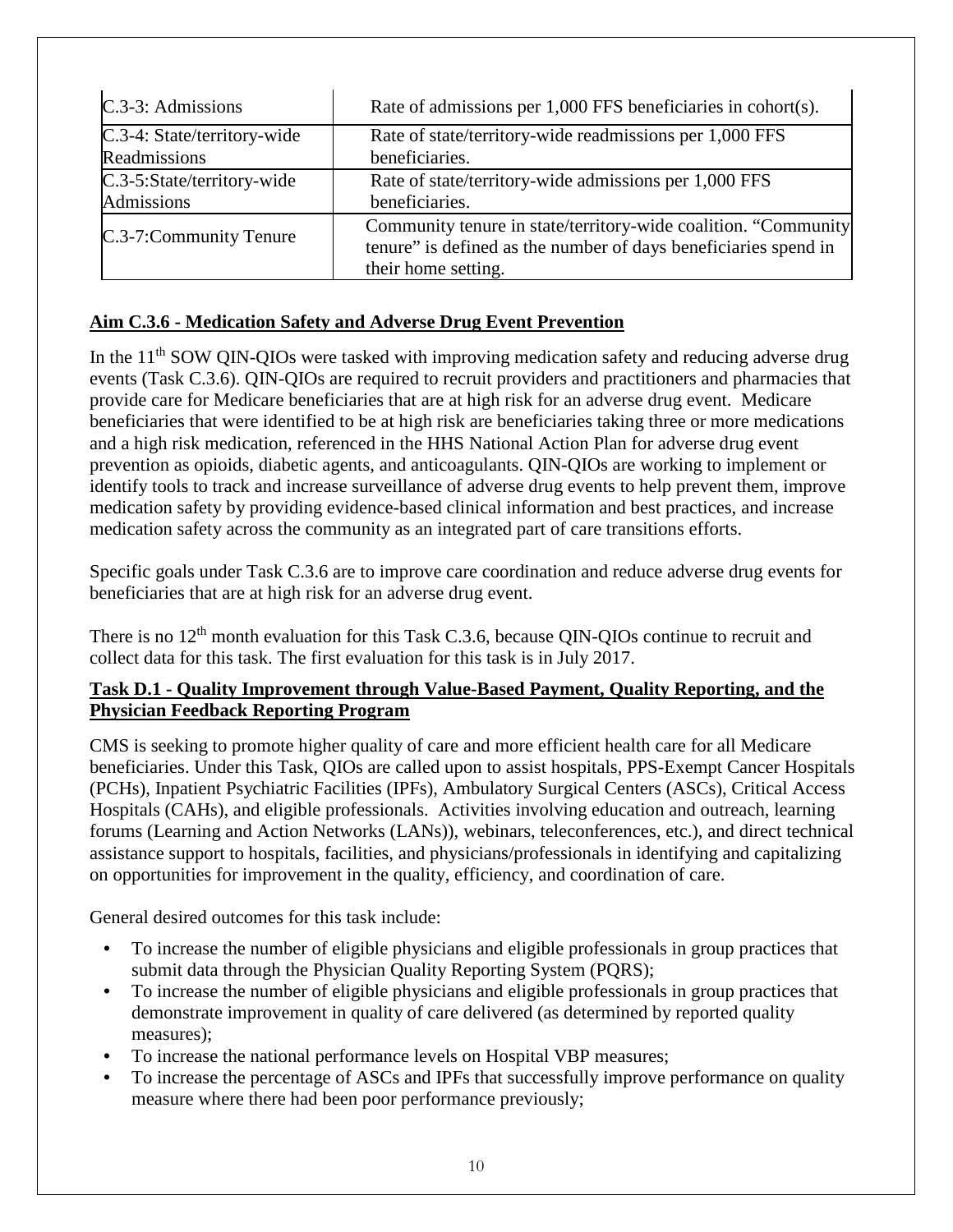- To increase the percentage of hospital outpatient departments that demonstrate improvement in quality of care delivered (as determined by reported quality measures); and
- To increase PCH performance on American College of Surgeons and CDC National Healthcare Safety Network measures included in the PCH quality reporting program.

First year evaluations for Task D.1 were deferred and considered "N/A" as a result of modifications to the task during the first year.

| <b>Measures</b>                     | <b>Measure Description</b>                                                                                                                                   |
|-------------------------------------|--------------------------------------------------------------------------------------------------------------------------------------------------------------|
| D.1-1 Learning Forum                | Percentage of eligible physicians/ physician groups attending QIO-<br>convened forums related to Task D.1 topics                                             |
| D.1-2 Quality Improvement/PQRS      | Percentage of eligible physician/professional groups that<br>demonstrate improvement in quality-of-care measures (per PQRS)<br>after receiving TA from QIOs. |
| D.1-3 Quality Improvement after     | Percentage of eligible facilities that demonstrate improvement in                                                                                            |
| receiving Technical Assistance      | quality-of-care measures after receiving technical assistance from                                                                                           |
| (ASCs, IPFs, & CAHs)                | <b>QIOs</b>                                                                                                                                                  |
| D.1-4 Quality Improvement PPS-      | Percentage of PCHs that demonstrate improvement in quality-of-                                                                                               |
| <b>Exempt Cancer Hospital (PCH)</b> | care measures (per PCHQR) after receiving TA from QIOs.                                                                                                      |
| D.1-5 Quality Improvement Hospital  | Percentage of eligible Hospitals meeting measure thresholds for                                                                                              |
| <b>Outpatient Department</b>        | Hospital OQR program measures                                                                                                                                |
| D.1-6 Quality Improvement Hospital  | Percentage of eligible Hospitals meeting measure thresholds for                                                                                              |
| <b>VBP</b> Inpatient Department     | Hospital IQR program measures used in value-based purchasing                                                                                                 |
| D.1-7 Physician/Professional Group  | Percentage of eligible physician/professional groups participating in                                                                                        |
| Participation                       | VM                                                                                                                                                           |

Task D.1 was modified from the original version to have a broader reach. The modification focused efforts on quality improvement, provided direction for recruitment and outreach, defined eligibility and recruitment, as well as continued work on promoting engagement and successful participation of eligible physicians and professionals in group practices in the Physician Quality Reporting System (PQRS) and Value-based Modifier (VM) Programs. The modification encouraged synergy with other tasks and initiatives and broadened the definition of recruitment to allow for large numbers to be engaged while emphasizing electronic outreach and education as opposed to direct technical assistance. In terms of evaluation measures, the modification provided flexibility in evaluation measures to account for the first year evaluation being deferred.

#### **Task F.1 – Improving Medicare Beneficiary Immunization Rates Through Improved Tracking, Documentation, and Reporting with a Special Focus on Reducing Immunization Health Care Disparities**

Immunization rates among adults have historically been low. Immunization rates vary in the Medicare population from the high of about 66 percent for influenza to a low of 8 percent for tetanus and diphtheria boosters. There is an even greater variation between racial and ethnic groups. For example, in 2012, white adults aged 65 years and older had a pneumococcal immunization rate of 64 percent, whereas Asian adults aged 65 years and older had a rate of 41.3 percent; similarly, white, non-Hispanic adults aged 65 years and older had an influenza immunization rate of 67.9 percent while black, non-Hispanic adults had a rate of 54.5 percent.